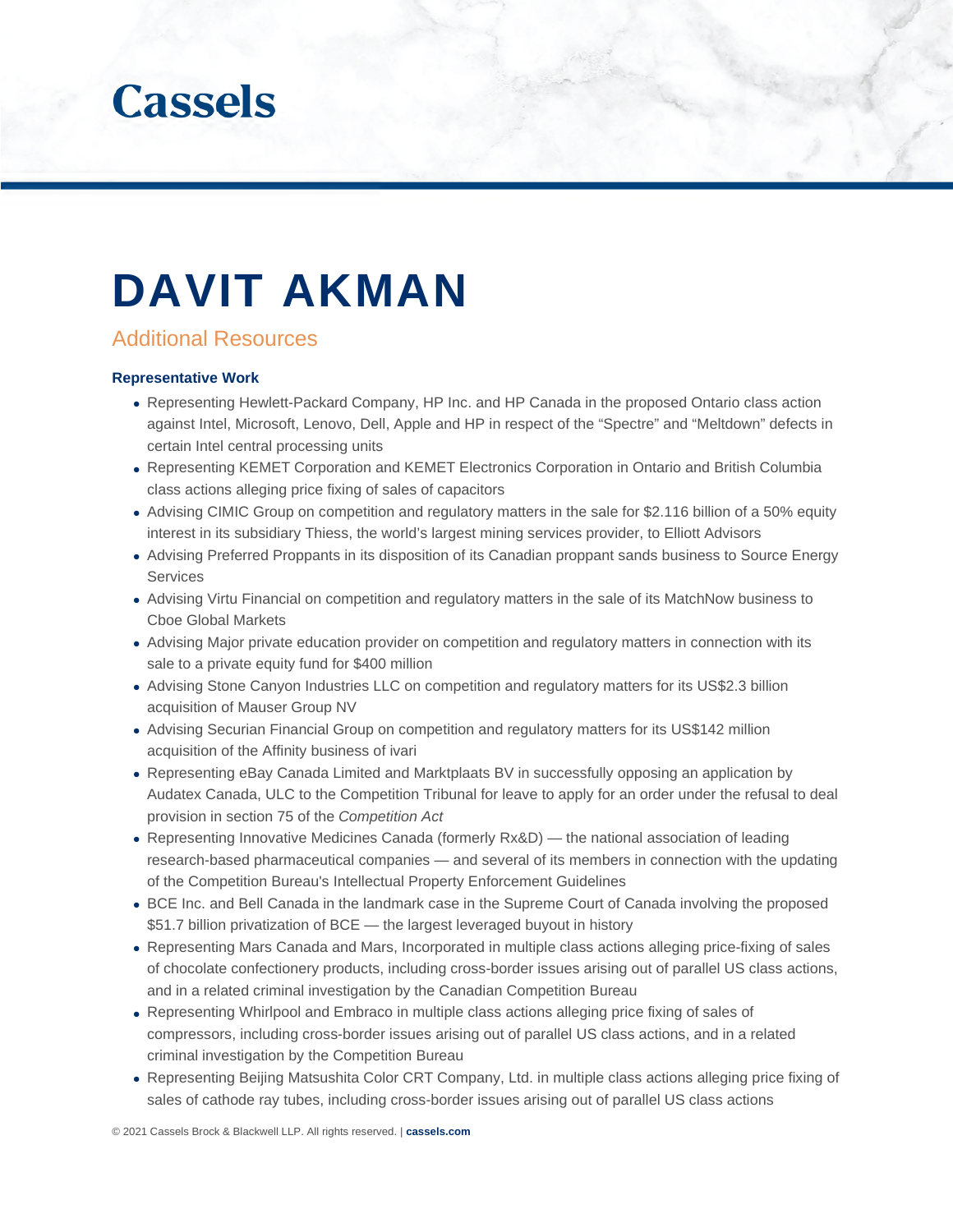- Representing Rogers and Microcell in defending a series of class actions throughout Canada concerning so-called "system access fees" charged by Rogers, Microcell and many other telecommunications companies. These include some of the largest class actions in Canadian history
- Representing DIRECTV, Inc. in the Supreme Court of Canada in *Bell Express Vu Limited Partnership v Rex*, a leading decision on the interpretation of the federal *Radiocommunication Act* and, more generally, the principles governing the interpretation of statutes
- Representing a defendant in a criminal investigation by the Commissioner of Competition into a conspiracy in the Canadian carbonless paper industry
- Representing Agricore United in proceedings before the Competition Tribunal to rescind a consent agreement filed in the merger of United Grain Growers Ltd. and Agricore Cooperative Limited, to form Agricore United
- Representing Commissioner of Competition as special counsel in contested proceedings relating to a Consent Order in Abitibi-Consolidated Inc.'s acquisition of Donahue Inc.

## **Insights**

- Canadian Competition Bureau Takes Enforcement Action Against Misleading Privacy Claims, July 2020
- Competition Bureau Addresses COVID-19 Competitor Collaborations, April 2020
- Supreme Court of Canada Issues Landmark Competition Class Action Decision in Godfrey Appeals, September 2019
- Revised Canadian Intellectual Property Enforcement Guidelines Worth a Closer Look, June 2019
- Supreme Court of Canada Won't Rule on Permissibility of Global Class Actions: Leave is Denied in Airia Brands, October 2018
- Supreme Court to Hear Hotly Contested Issues Affecting Competition Class Actions, June 2018
- Canada (Chapter), ABA Antitrust Class Actions Handbook, 2nd Edition, 2018
- Avoiding Nightmares: Moving from Competition Compliance Training to Compliance Management, July 2017
- Hot Topics in Misleading Advertising: Ordinary Price Claims and Other Competition Bureau Enforcement Priorities, July 2017
- Private Competition Law Actions (Canada), January 2017
- Foreign Investment in Canada: Past, Present, & Future, October 2016
- Life Sciences Legal Trends in Canada, June 2016
- FinTech Study May Lead to Important Regulatory Changes in Canada, May 2016
- Questionable Policy: New Canadian IP Enforcement Guidelines Miss the Mark on Pharma, April 2016
- GCR Know How: Antimonopoly & Unilateral Conduct, September 2015
- Recent Ontario Decision Confirms that Proposed Secondary Market Securities Class Action Claims Will be Subject to Rigorous Scrutiny, August 2015
- New PWGSC Integrity Regime: A Mixed Bag, July 2015
- Canadian Competition Tribunal Issues First Contested Hold Separate Order in a Merger Case, June 2015
- Canadian Competition Bureau Issues Draft Update of Intellectual Property Enforcement Guidelines, June 2015
- Canadian Competition Tribunal Issues Important Guidance on the Interpretation of Consent Agreements, May 2015
- Potential Changes to the Canadian Competition Bureau's Intellectual Property Enforcement Guidelines May be a Game Changer for Technology Companies and Firms in Patent-Intensive Industries, April 2015
- Tiny Merger Will Have Major Implications for Merger Review in Canada, January 2015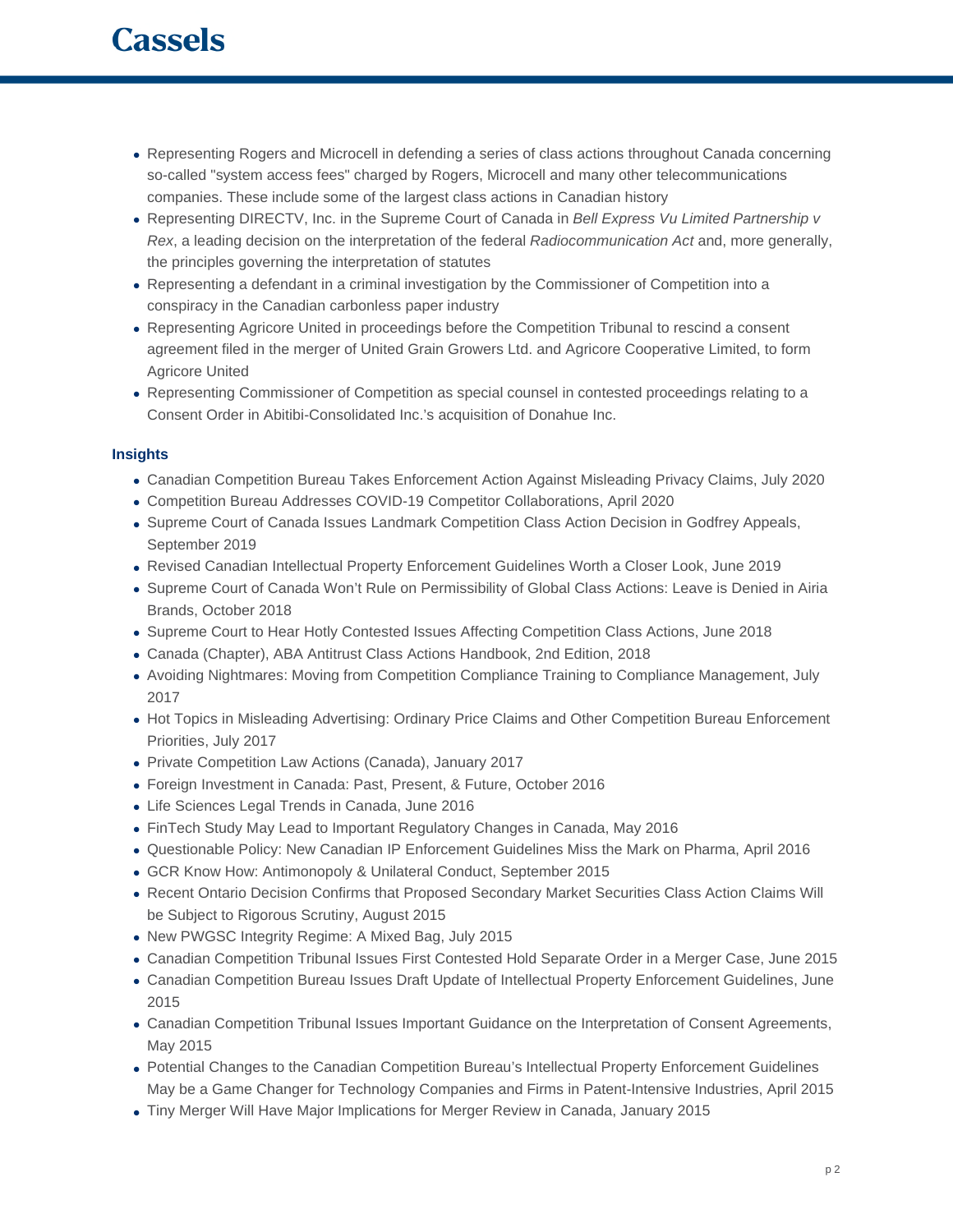- International Suppliers and Retailers Get Two Lumps of Canadian Competition Law Coal for the Holidays, December 2014
- Privilege Ownership Should be on Every Corporate Transaction Checklist, September 2014
- Legitimate Businesses Should be at Least as Concerned as Fraudsters About the Competition Act-Related Amendments Under Canada's New Anti-Spam Legislation, July 2014
- Illinois Brick Rejected in Canada, May 2014
- Recent Decisions Highlight the Importance of Dealing with Attorney-Client Privilege Ownership in Corporate Transactions in Canada and the US, May 2014
- The Usual Suspects? The Scope of Corporate Criminal Liability Under Canadian Antitrust Law, October 2013
- Northern Exposure? Recent Developments in Antitrust Enforcement in the Canadian Pharmaceutical Industry, March 2013
- The Long Arm of US Antitrust Law Gets Longer, January 2012
- The Mouse That Roared: Challenge of Small Merger Has Significant Implications for Canadian Competition Enforcement, January 2012
- Tops for Retaining and Instructing Experts: The New Expert Witness Rule, December 2011
- One Hand Taketh Away: Recent Developments in Indirect Purchaser Class Actions in Canada, January 2011
- The Pendulum Swings? Recent Developments in Canadian Competition Class Actions, January 2011
- Private Competition Litigation in Canada, August 2010

## **Speaking Engagements**

- Speaker, "To Close or Not to Close. That is the Question", CBA National Competition Law Section, Competition Law Fall Online Symposium, October 18, 2021
- Moderator and Speaker, "International Perspectives on Privacy and Competition Law", Virtual Annual Meeting of the ABA Business Law Section, September 22, 2021
- Moderator and Speaker, "Competition Class Actions", Barreau du Quebec, National Conference on Class Actions – Recent Developments in Quebec, in Canada and in the U.S., October 22, 2020
- Moderator and Speaker, "The Impact of COVID-19 on the Pharma Industry and Recent Developments Involving Biosimilars and Generics", CBA National Competition Law Section, Annual Fall Conference, October 21, 2020
- Moderator and Speaker, "When Compliance Programs Fail: Best Practices for Investigating and Managing Potential Wrongdoing", Annual Meeting of the ABA Business Law Section, September 25, 2020
- Moderator, "Damages Claims in Cartel Cases", ICN Cartel Working Group, December 11, 2019
- Speaker, "International Competition Law in the Dynamic Digital Economy", Pepper Hamilton's Annual Antitrust Development Update CLE Event, Philadelphia PA, December 11, 2019
- Speaker, "OH MY GODFREY! What the Supreme Court's Decision Means for Defendants", 2019 Class Actions Seminar, Toronto ON, November 20, 2019
- Speaker, "Collective Actions on a World Stage", ABA's 23rd Annual National Institute on Class Actions, Nashville TN, October 17, 2019
- Speaker, "The State of Cross-Border Criminal and Cartel Enforcement", ABA Section of Antitrust Law and CBA National Competition Law Section, Washington DC, May 2019
- Program Chair, "Managing the Civil and Criminal Aspects of a Cartel", CBA National Competition Law Section, Toronto ON, March 2019
- Speaker, "Global Merger Update", Pepper Hamilton's Annual Antitrust Development Update CLE Event, Philadelphia PA, December 2018